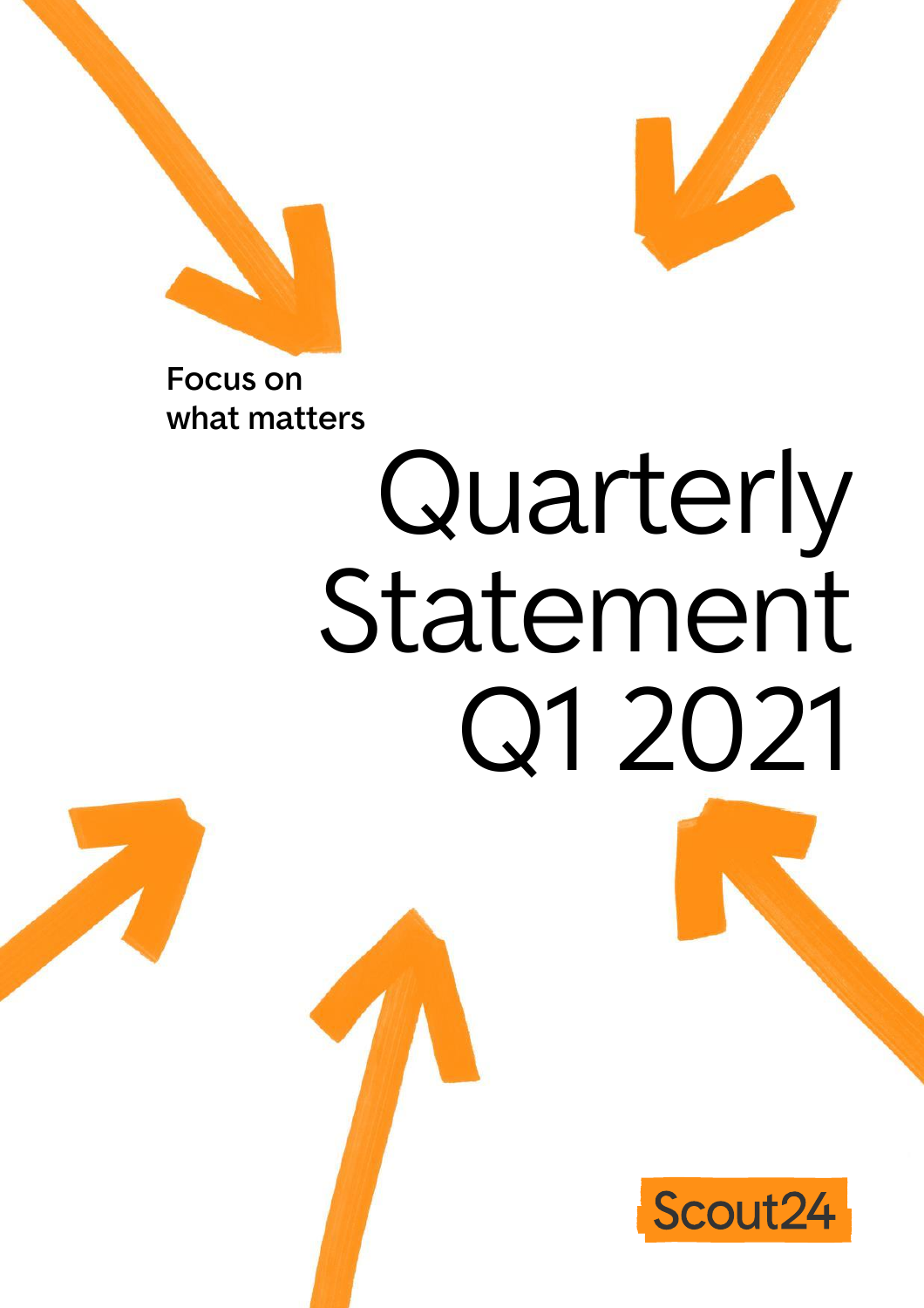# <span id="page-1-0"></span>**Contents**

| 4  |
|----|
| 5  |
| 6  |
| 7  |
| 10 |
| 12 |
| 13 |
| 14 |
| 16 |
| 17 |
| 18 |
|    |

# Disclaimer

Scout24 AG as the parent entity and its direct and indirect subsidiaries together form the Scout24 Group. Insofar as information in the following statement refers exclusively to Scout24 AG, express reference is made to the Company ("Scout24 AG") accordingly. The terms "Scout24 Group", "Scout24", "Scout24 Group" refer to the Group as a whole.

All information contained in this document has been carefully prepared. However, no reliance may be placed for any purposes whatsoever on the information contained in this document or on its completeness. No representation or warranty, express or implied, is given by or on behalf of the Company or any of its directors, officers or employees or any other person as to the accuracy or completeness of the information or opinions contained in this document and no liability whatsoever is accepted by the Company or any of its directors, officers or employees nor any other person for any loss howsoever arising, directly or indirectly, from any use of such information or opinions or otherwise arising in connection therewith.

This document may contain forward-looking statements regarding the business, results of operations, financial condition and earnings outlook of the Scout24 Group. These statements may be identified by words such as "may", "will", "expect", "anticipate", "contemplate", "intend", "plan", "believe", "continue" and "estimate" and variations of such words or similar expressions. Such forward-looking statements are based on the current assessments, expectations, assumptions and information of Scout24's Management Board. They are subject to a large number of known and unknown risks and uncertainties and there is no guarantee that the anticipated results and developments will actually materialise. In fact, actual results and developments may differ materially from those reflected in the forward-looking statements. Differences may be due to changes in the general macroeconomic and competitive environment, capital market risks, exchange rate fluctuations, changes in international and national laws and regulations, including but not limited to tax laws and regulations, relevant for Scout24, and many other factors. Scout24 undertakes no obligation to revise or update any forward-looking statements as a result of new information, future events or otherwise, unless expressly required to do so by law.

Scout24 also uses alternative performance measures, not defined by IFRS, to describe the Scout24 Group's results of operations. These should not be viewed in isolation, but treated as supplementary information. Alternative performance measures used by Scout24 are defined at the corresponding place in the report. The special items used to calculate some alternative performance measures arise from the integration of acquired businesses, restructuring measures, impairment losses, gains or losses on sale resulting from divestitures and the sale of shareholdings, and other expenses and income that generally do not arise in conjunction with Scout24's ordinary business activities.

Due to rounding, numbers presented throughout this report may not add up precisely to the totals indicated, and percentages may not precisely reflect the absolute figures for the same reason.

The quarterly figures contained in this release were neither audited in accordance with §317 HGB nor reviewed by an auditor.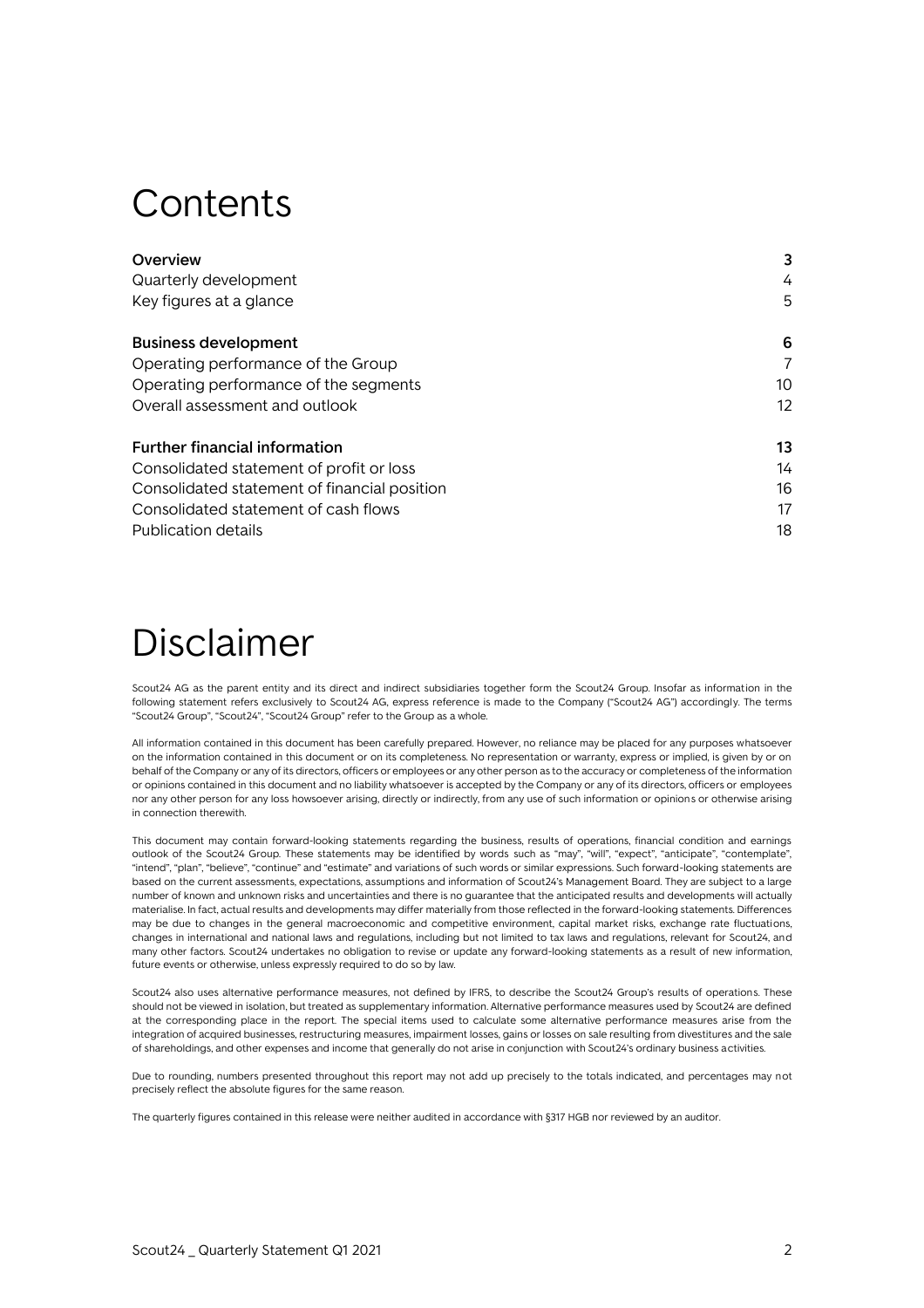<span id="page-2-0"></span>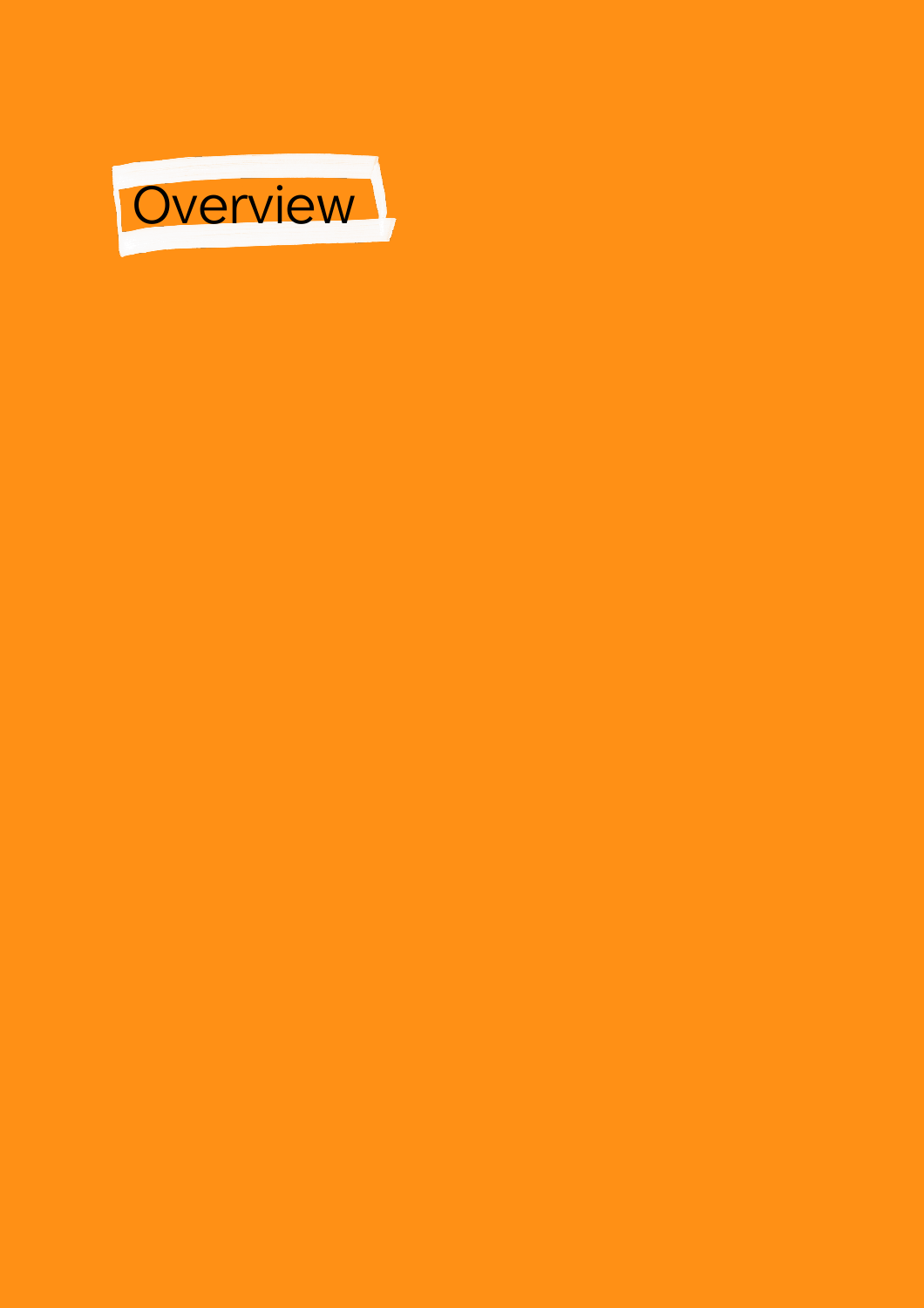### <span id="page-3-0"></span>**Quarterly development**

Scout24 Group revenues grew by 5.2% against a strong prior-year quarter, which was largely unaffected by the pandemic. This revenue development was mainly driven by the growth products (Consumer Plus-products and Realtor Lead Engine) within the Residential Real Estate business, while private listing revenues declined due to free-to-list. The resulting change in revenue mix reflects the consistent implementation of our ecosystem strategy, i.e., the development of ImmoScout24 into a comprehensive market network. The Business Real Estate revenues decreased due to the pandemic, and revenues in the Media & Other segment were also weaker year-on-year. This revenue structure combined with a stable ordinary operating EBITDA resulted in a lower margin of 58.7%. This is partly related to the ongoing Covid-19 situation and partly to our growth investments and dis-synergies. For the full year, the Executive Board is raising its revenue outlook due to the good first quarter with a margin expectation of up to 60%.

#### **KEY FIGURES GROUP**

| <b>EUR million</b>               | Q1 2021 | Q1 2020 | Change   |
|----------------------------------|---------|---------|----------|
| Group revenues                   | 93.8    | 89.1    | $+5.2%$  |
| Ordinary operating EBITDA        | 55.1    | 55.1    | $-0.1%$  |
| Ordinary operating EBITDA margin | 58.7%   | 61.8%   | $-3.1pp$ |

#### **Important events during the quarter**

- Proposed dividend of EUR 68.5 million at the upper end of the dividend policy. With publication of the Annual Report 2020 on 25 March 2021.
- Announced public share repurchase offer with a volume of almost EUR 1 billion. Announcement on 30 March 2021, start of acceptance period on 1 April 2021, settlement on 23 April 2021.
- Successfully continued migration into agent membership editions. Around 66% migration rate at end of quarter.
- High-growth mandate acquisition product for real estate agents in use with immoverkauf24. 94.8% Realtor Lead Engine (including immoverkauf24) revenue growth in the first quarter.
- Free-to-list revenue decline more than offset by consumer Plus-products for the first time. Net growth in Residential Real Estate Consumer revenues of 2.5%; Plus-products +28.0%.
- Business Real Estate segment still affected by Corona pandemic. Q1 revenue down 3.8%.
- Customer growth continued. Residential Real Estate Partners +4.8%, Business Real Estate Partners +2.0%.
- Greenhouse gas metrics (Scope 1 3) and detailed diversity data published for the first time. With publication of the Sustainability Report 2020 on 25 March 2021.

#### **Subsequent events after 31 March 2021**

- Successfully completed public repurchase offer with high acceptance rate of around 82%. Buyback volume: 11,400,875 shares or EUR 794.2 million (capital reduction on 28 April 2021).
- Acquired Vermietet.de, a leading CRM platform for private landlords and property managers. Investment provides significant time head start in product development.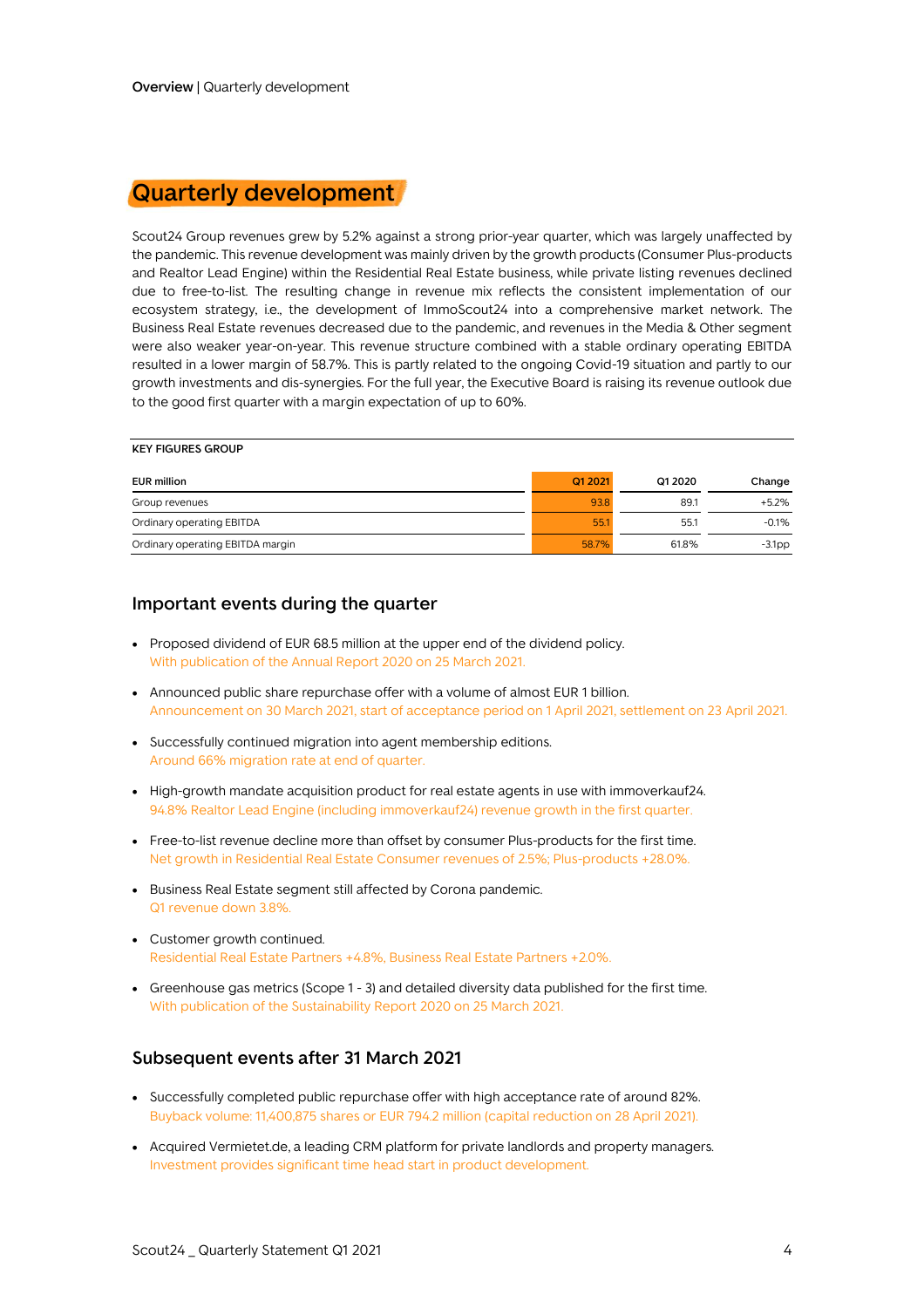# <span id="page-4-0"></span>**Key figures at a glance**

#### **FINANCIAL PERFORMANCE INDICATORS**

| <b>EUR</b> million                                                                        | Q1 2021 | Q1 2020 <sup>1</sup> | Change    |
|-------------------------------------------------------------------------------------------|---------|----------------------|-----------|
| Group revenue                                                                             | 93.8    | 89.1                 | $+5.2%$   |
| Ordinary operating EBITDA <sup>2</sup><br>(including group functions/consolidation/other) | 55.1    | 55.1                 | $-0.1%$   |
| Ordinary operating EBITDA margin <sup>3</sup> in %                                        | 58.7%   | 61.8%                | $-3.1$ pp |
| EBITDA                                                                                    | 52.3    | 52.6                 | $-0.6%$   |
| Earnings per share (basic, continuing operations)                                         | 0.25    | 0.25                 | $+0.0%$   |
| External revenue of ImmoScout24                                                           | 93.7    | 89.1                 | $+5.1%$   |
| of which Residential Real Estate segment                                                  | 68.8    | 63.4                 | $+8.5%$   |
| of which with residential real estate partners                                            | 48.2    | 43.3                 | $+11.3%$  |
| of which with consumers                                                                   | 20.6    | 20.1                 | $+2.5%$   |
| of which Business Real Estate segment                                                     | 17.2    | 17.9                 | $-3.8%$   |
| of which Media & Other segment                                                            | 7.6     | 7.8                  | $-1.8%$   |
| Ordinary operating EBITDA <sup>2</sup><br>(without group functions/consolidation/other)   | 57.4    | 57.5                 | $-0.2%$   |
| of which Residential Real Estate segment                                                  | 42.5    | 41.2                 | $+3.0%$   |
| of which Business Real Estate segment                                                     | 12.4    | 13.2                 | $-6.1%$   |
| of which Media & Other segment                                                            | 2.6     | 3.1                  | $-17.4%$  |
| Ordinary operating EBITDA margin <sup>3</sup> in %                                        | 61.3%   | 64.6%                | $-3.3$ pp |
| of which Residential Real Estate segment                                                  | 61.7%   | 65.0%                | $-3.3$ pp |
| of which Business Real Estate segment                                                     | 71.9%   | 73.6%                | $-1.7$ pp |
| of which Media & Other segment                                                            | 33.6%   | 39.9%                | $-6.3$ pp |
| Own work capitalised                                                                      | 5.6     | 5.4                  | $+4.1%$   |
| Own work capitalised as % of revenue                                                      | 6.0%    | 6.0%                 | $+0.0$ pp |

<sup>1</sup> The figures presented in this table refer only to the continuing operations of the Scout24 Group.

<sup>2</sup> Ordinary operating EBITDA refers to EBITDA adjusted for non-operating effects, which mainly include expenses for share-based payments, M&A activities (realised and unrealised), reorganisation and other non-operating effects.

 $^{\rm 3}~\,$  The ordinary operating EBITDA margin of a segment is defined as ordinary operating EBITDA as a percentage of external segment revenue.

#### **NON-FINANCIAL PERFORMANCE INDICATORS**

|                                                        | $Q12021$ <sup>1</sup> | Q1 2020 <sup>1</sup> | Change  |
|--------------------------------------------------------|-----------------------|----------------------|---------|
| ImmoScout24.de listings <sup>4</sup>                   | 391.479               | 408.152              | $-4.1%$ |
| ImmoScout24.de monthly users (million) <sup>5</sup>    |                       | 14.7                 |         |
| ImmoScout24.de monthly sessions (million) <sup>6</sup> | 107.7                 | 105.8                | $+1.8%$ |

<sup>4</sup> Source: ImmoScout24.de; listings in Germany (average as of the end of the month)

<sup>6</sup> Number of all monthly visits (average of the individual months) in which individual users interact with the website or app via a device; a visit is considered completed if the user is inactive for 30 minutes or more; source: internal measurement using Google Analytics.

<sup>5</sup> Due to a change of provider, no data is available for the quarter under review; the reported figure for the previous year represents the monthly unique visitors to ImmoScout24.de (average of the individual months), irrespective of how often they visit the marketplace in a month and irrespective of how many different access points (desktop and mobile) they use; source: AGOF e. V.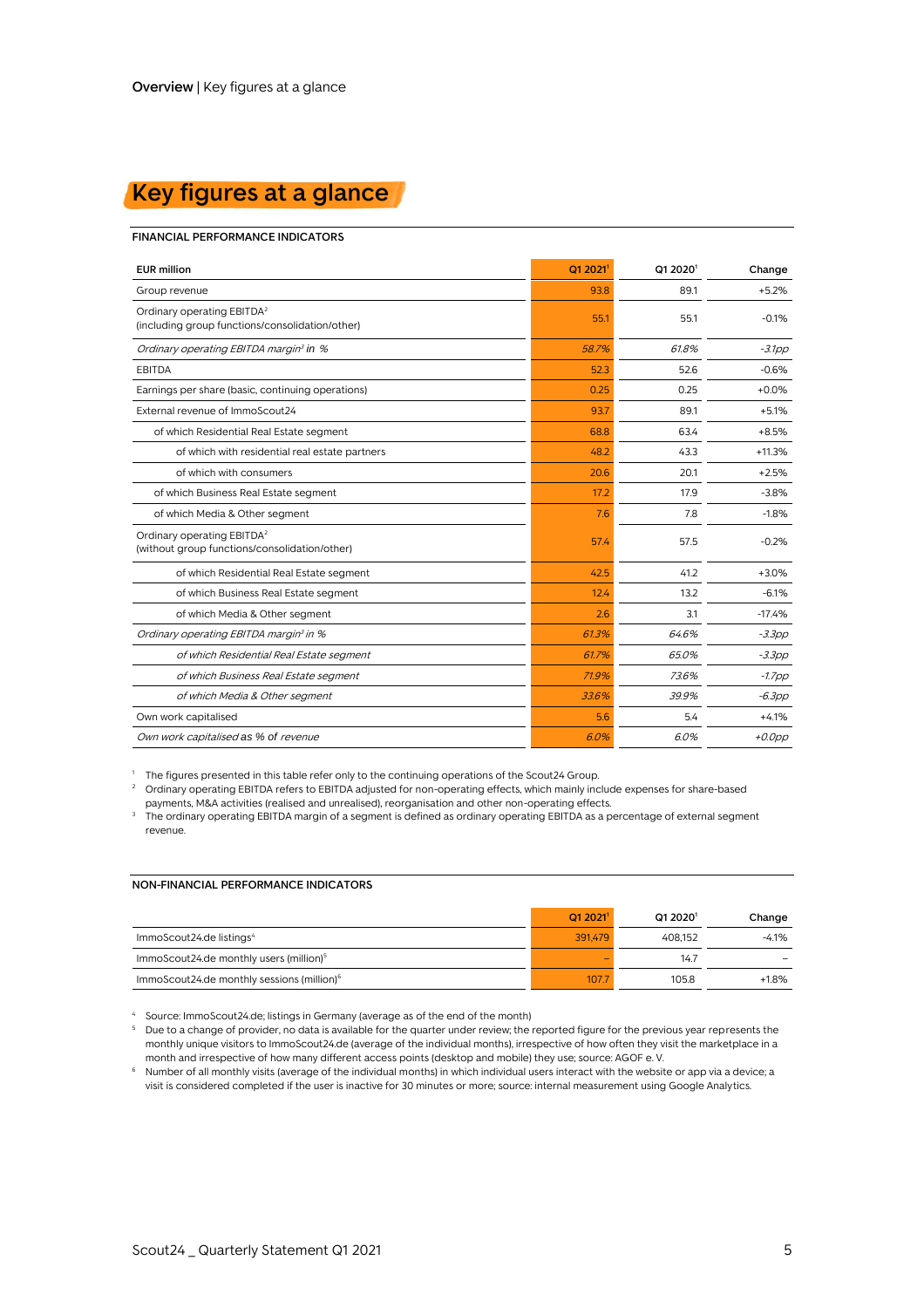# <span id="page-5-0"></span>Business development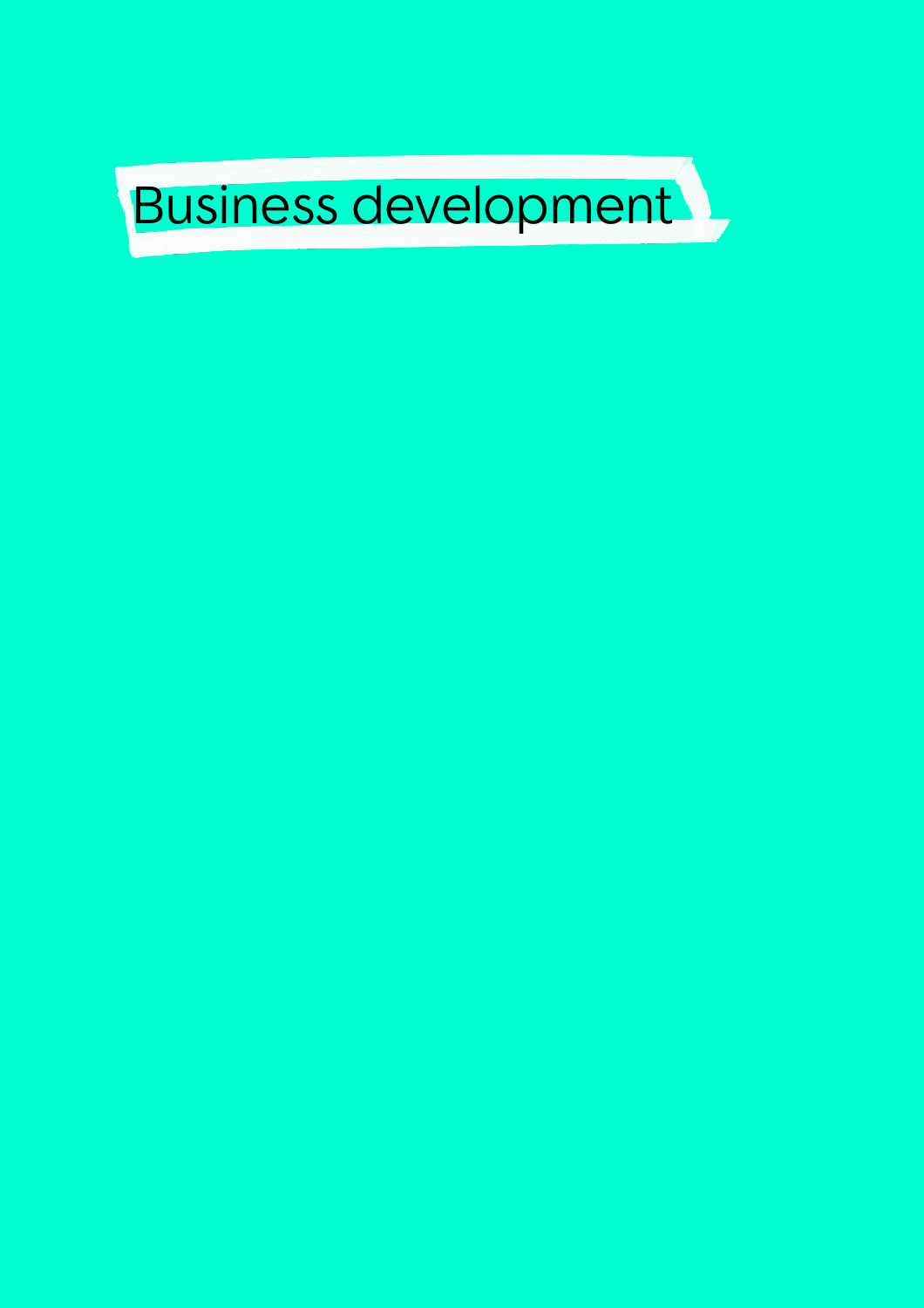## <span id="page-6-0"></span>**Operating performance of the Group**

#### **Results of Operations**

#### **REVENUE AND TOTAL OPERATING PERFORMANCE**

Our Group revenues grew by 5.2% in Q1 2021 against a strong prior-year quarter. Accordingly, they rose from EUR 89.1 million in Q1 2020 to EUR 93.8 million in Q1 2021, of which EUR 93.7 million (Q1 2020: EUR 89.1 million) are attributable to our three reporting segments.

Own work capitalised increased at a slightly lower rate than revenues by 4.1% to EUR 5.6 million in the first quarter (Q1 2020: EUR 5.4 million). The ratio of own work capitalised to revenue was a rounded 6.0% in both quarters. This ratio reflects our continued focus on product innovation and development. Examples of product investments we made in the quarter under review include further developments of the Home Seller Hub, the Plus-products, the memberships for real estate agents and property managers, and the upgrading of the location analysis.

Including the other operating income of EUR 0.9 million (Q1 2020: EUR 0.3 million), our total operating performance increased by 5.8%, from EUR 94.8 million in Q1 2020 to EUR 100.3 million in Q1 2021.

#### **DEVELOPMENT OF COSTS**

Our operating expenses totalled EUR 48.0 million in the first quarter of 2021, which is 13.8% higher than the previous year's level of EUR 42.2 million.

The increase in operating expenses is mainly related to a higher cost base due to the change in revenue mix towards high-growth products. This also includes the additional costs of immoverkauf24, which was not yet part of the Scout24 Group's consolidation scope in the previous year.

Thus, our personnel expenses rose by 22.1% from EUR 17.9 million to EUR 21.8 million, primarily due to the integration of immoverkauf24 employees. Adding to this are higher costs from an increase in personnel on the part of ImmoScout24 as well as effects from dis-synergies since the sale of AutoScout24. Share-based compensation accounted for EUR 1.4 million of the personnel expenses in Q1 2021. In the prior-year quarter, income of EUR 0.3 million was recognised due to changes in the group of LTIP participants and the pandemicrelated decline in the share price.

Marketing expenses decreased by 2.7% from EUR 8.3 million in Q1 2020 to EUR 8.0 million in Q1 2021, which is due to a reclassification of online marketing costs to selling costs (included in other operating expenses). Without the reclassification, marketing expenses would have increased with additional marketing activities of immoverkauf24 and an ImmoScout24 app download campaign.

IT expenses decreased by 3.8% to EUR 4.0 million in the first quarter (Q1 2020 EUR 4.2 million). This development shows that the migration to cloud-based platform and software solutions is now largely complete. Accordingly, structural IT costs will only increase disproportionately to business volume in the future.

Other operating expenses increased by 19.0% year-on-year, from EUR 11.9 million in Q1 2020 to EUR 14.1 million in Q1 2021. This development reflects on the one hand the additional online marketing costs mentioned above, which were reclassified as selling costs. These are primarily acquisition costs for our high-growth lead products. In addition, selling costs for the Plus-products (e.g., for the integrated "Schufa" credit report) also increased in line with the strong product growth. Rising external personnel costs due to additional call centre activities as well as investments in FLOWFACT had an impact on the development too. Finally, dis-synergies contributed to the rising other operating expenses. Lower travel costs and the reversal of bad debt provisions had a counteracting effect.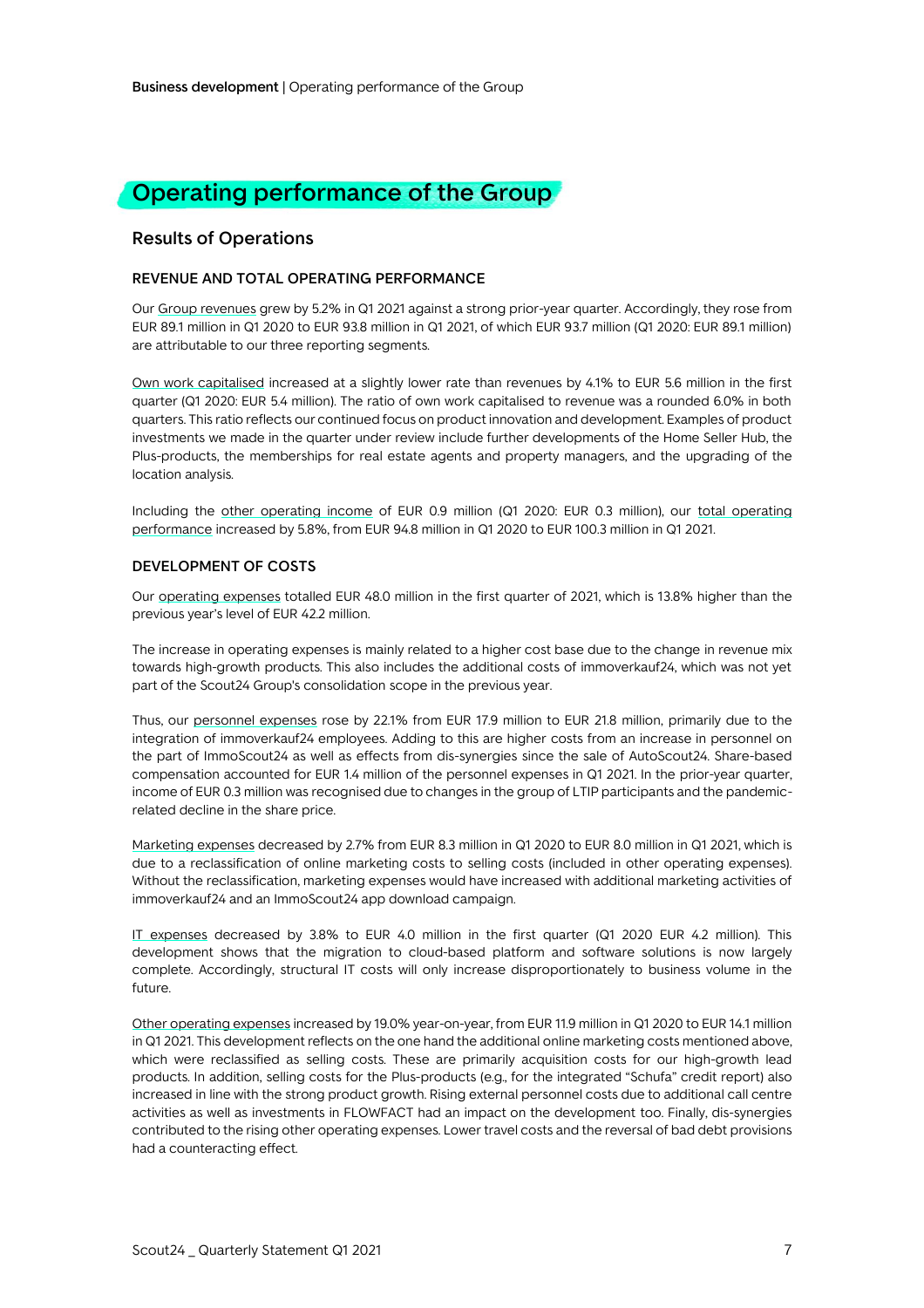#### **DEVELOPMENT OF EARNINGS**

Considering the development of costs described above, the Group's (unadjusted) EBITDA decreased slightly by 0.6% to EUR 52.3 million (Q1 2020: EUR 52.6 million).

The profitability indicator ordinary operating EBITDA is adjusted for non-operating effects (see the table on page 15). In the first quarter of 2021, these non-operating effects amounted to EUR 2.8 million and were thus 9.9% above the previous year's level (Q1 2020: EUR 2.5 million). Non-operating effects include, in particular, non-recurring costs in the context of M&A activities including post-merger integration as well as personnel expenses from share-based compensation and costs related to changes in the organisational structure. The increase in the first quarter of 2021 is primarily due to higher expenses from share-based compensation, while M&A and reorganisation costs decreased year-on-year.

The remaining operating effects from ordinary activities (see table below) increased by 12.5% year-on-year, from EUR 39.4 million in Q1 2020 to EUR 44.3 million in Q1 2021. This has to do in particular with the previously described higher personnel costs, marketing costs and purchasing costs associated with the changed revenue mix in favour of high-growth products.

| (EUR million)                     | Q1 2021 | Q1 2020 | Change   |
|-----------------------------------|---------|---------|----------|
| Revenue                           | 93.8    | 89.1    | $+5.2%$  |
| Own work capitalised              | 5.6     | 5.4     | $+4.1%$  |
| Ordinary operating effects        | $-44.3$ | $-39.4$ | $+12.5%$ |
| of which personnel expenses       | $-20.1$ | $-17.3$ | $+16.6%$ |
| of which marketing expenses       | $-8.0$  | $-8.3$  | $-2.6%$  |
| of which IT expenses              | $-3.9$  | $-4.0$  | $-2.7%$  |
| of which other operating expenses | $-12.2$ | $-9.9$  | $+24.0%$ |
| Ordinary operating EBITDA         | 55.1    | 55.1    | $-0.1%$  |

#### **DEVELOPMENT OF OPERATING COSTS AND THE CORRESPONDING IMPACT ON ORDINARY OPERATING EBITDA**

As the operating effects increased more strongly in percentage terms than revenue and own work capitalised, Group ordinary operating EBITDA remained stable year-on-year at EUR 55.1 million. Our ordinary operating EBITDA margin therefore decreased by 3.1 percentage points to 58.7% (Q1 2020: 61.8%).

Excluding Group functions/consolidation/other, the ordinary operating EBITDA margin for all reporting segments combined in the first quarter of 2021 was at 61.3%, which is 3.3 percentage points below the previous year's level (Q1 2020: 64.6%). In addition to the cost developments described above, this decline is explained by dis-synergies resulting from the AutoScout24 sale.

With a year-on-year improvement in the financial result but rising tax expenses, profit after tax from continuing operations fell by 8.2% to EUR 24.4 million in the first quarter of 2021 (Q1 2020: EUR 26.6 million). Including discontinued operations, our after-tax profit for the quarter was EUR 24.3 million compared to EUR 26.8 million in Q1 2020. This comparative figure differs slightly from the amount of EUR 27.3 million reported in the previous year due to a subsequent adjustment of the result of discontinued operations.

Based on a volume-weighted average number of shares of 97,836,291, this results in stable (basic) earnings per share for the continuing operations in the first quarter of 2021 in the amount of EUR 0.25 (Q1 2020: EUR 0.25; number of shares: 104,868,448). Including the discontinued operations, the (basic) earnings per share in the reporting quarter also amounted to EUR 0.25 (Q1 2020: EUR 0.26).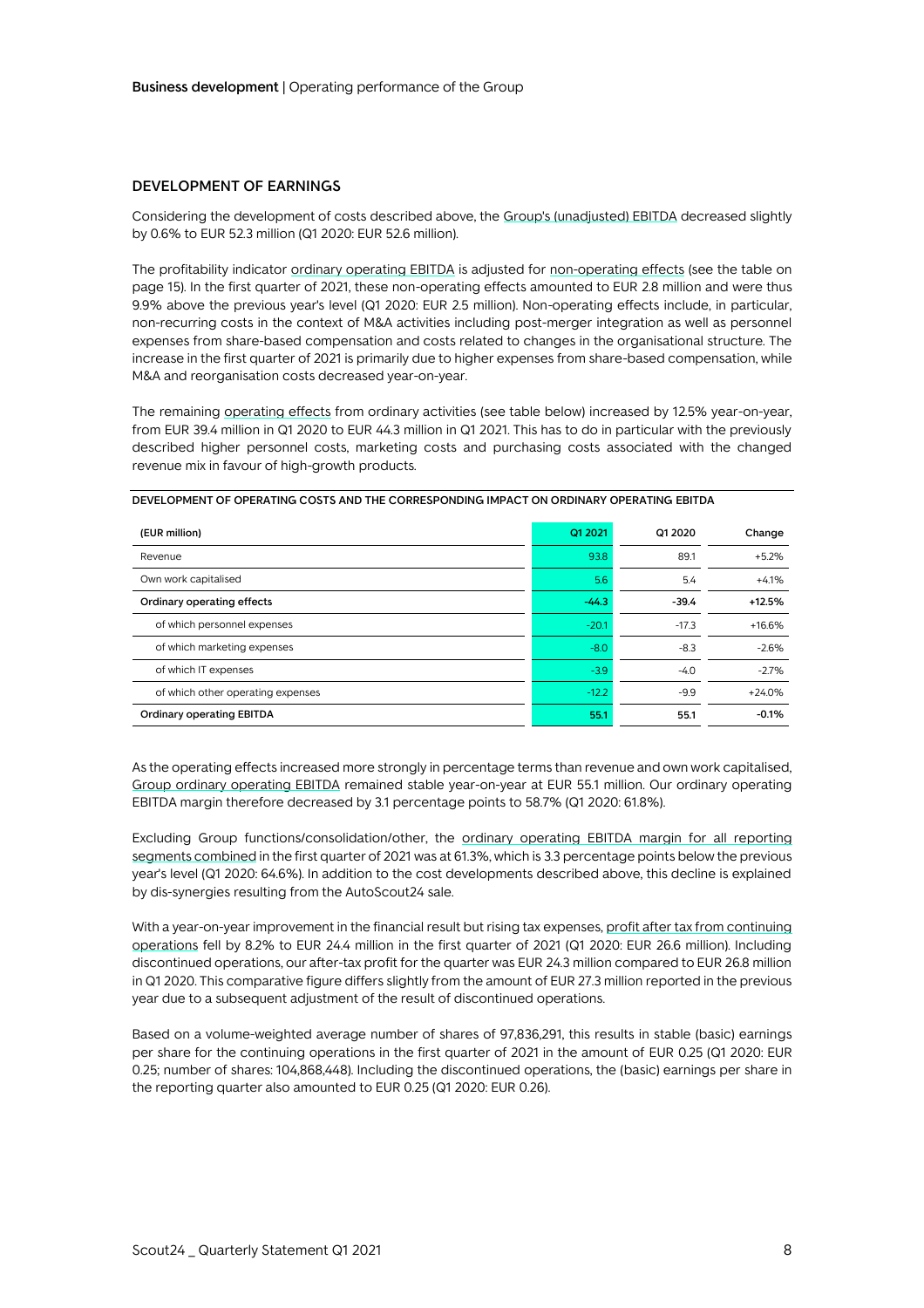#### **Net assets**

Our Group balance sheet is still characterised by a high level of liquidity. We partly invested the proceeds from the AutoScout24 transaction in money market/special funds, which are reported under cash and cash equivalents and under current financial assets. As of the reporting date 31 March 2021, cash and cash equivalents amounted to EUR 245.6 million (31 December 2020: EUR 177.7 million), and current financial assets amounted to EUR 1,451.1 million (31 December 2020: EUR 1,564.8 million). Total current assets of the Scout24 Group amounted to EUR 1,729.8 million as of 31 March 2021, 2.2% below the balance of EUR 1,769.4 million as of 31 December 2020.

Non-current assets amounted to EUR 1,744.0 million as of 31 March 2021 compared to EUR 1,751.0 million as of 31 December 2020.

Overall, our total assets decreased by EUR 46.6 million to EUR 3,473.8 million compared to EUR 3,520.4 million as of 31 December 2020.

#### **Financial position**

#### **CAPITAL STRUCTURE**

While our current and non-current liabilities decreased by a total of EUR 70.9 million compared to the end of 2020, equity increased by EUR 24.3 million.

Accordingly, our equity amounted to EUR 2,838.1 million as of 31 March 2021 (31 December 2020: EUR 2,813.8 million), which corresponds to an equity ratio of 81.7% (31 December 2020: 79.9%). The increase is primarily due to the result for the period.

In connection with the AutoScout24 transaction in March 2020, we communicated a clear capital return roadmap to our shareholders. According to this, capital of up to EUR 1.69 billion is to be returned to our shareholders. The most important component of this roadmap was the public share repurchase offer announced on 30 March 2021, through which we bought back 11,400,875 Scout24 shares with a volume of EUR 794.2 million. The payment of the offer price and settlement of the transaction took place on 23 April 2021. With the completion of the offer, around EUR 1.28 billion of the capital return plan have been fulfilled. The next step of our roadmap, a share buyback via the stock exchange of up to EUR 200 million, started on 26 April 2021.

The redemption of the shares from the public repurchase offer and the cancellation of a further 2,199,125 treasury shares resulted in a capital reduction of a total of 13,600,000 shares to 92,100,000 shares, which became effective on 28/29 April 2021.

The share buybacks will also result in an increased dividend per share in relation to the March 2021 dividend proposal of EUR 68.5 million.

#### **Development of listing and traffic**

We measure the activity on our digital marketplace, among other things, through the number of listings on ImmoScout24.de and the number of users/visitors ("traffic").

In the first quarter of 2021, the number of listings was 4.1% below the level of the previous year (Q1 2021: 391,479; Q1 2020: 408,152). Aside from Covid-19, this reflects current market conditions in Germany, where too little housing supply with declining transaction numbers meets very high demand. However, this effect does not have a noticeable impact on our financial figures.

Due to a change of provider, we cannot precisely quantify the development of user numbers in comparison to the previous year. However, our own data show an increasing trend in monthly unique visitors to ImmoScout24. Sessions also increased, by 1.8% to 107.7 million monthly visits. This is a sign that demand, especially for residential property, remains intact despite Covid-19 as property prices continue to rise.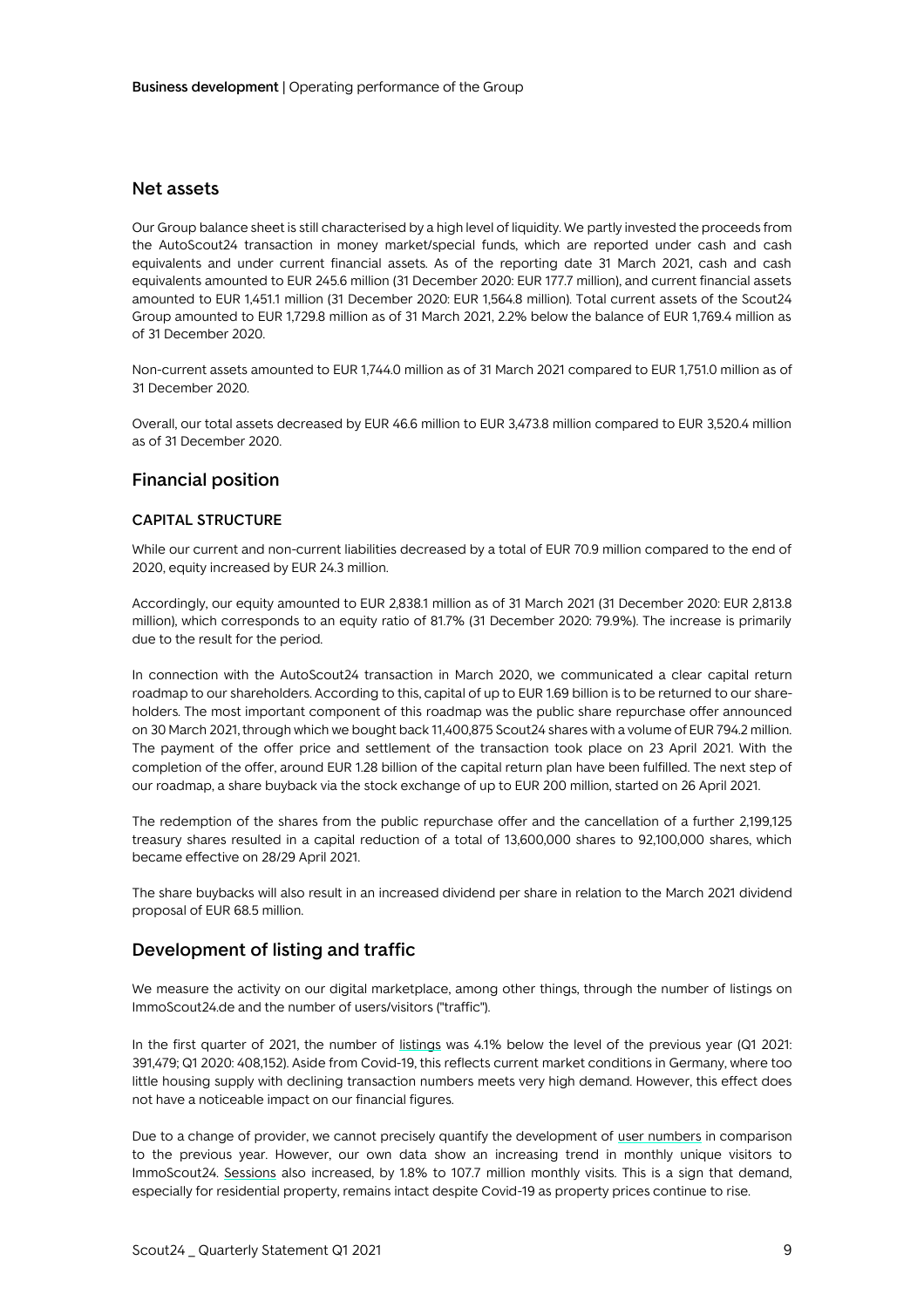## <span id="page-9-0"></span>**Operating performance of the segments**

#### **Residential Real Estate**

The revenue contribution of the Residential Real Estate business to ImmoScout24's external revenues was 73% in Q1 2021 (Q1 2020: 71%). Segment revenues increased by EUR 5.4 million or 8.5% to EUR 68.8 million in the reporting quarter (Q1 2020: EUR 63.4 million).

The revenue with professional customers contained therein, i.e. real estate agents (including finance partners) and property managers, increased by 4.9 million euros or 11.3%. The main reason for this development was the strong increase of EUR 3.6 million or 94.8% in the "Realtor Lead Engine" revenue, which includes the newly added revenue of immoverkauf24. The ARPU of the Residential Real Estate Partners rose slightly by 1.1% compared to the strong prior-year quarter. Our focus is currently still more on a successful migration to the new membership editions than on prices. At the same time, the number of our customers continued to rise. Compared to the previous year, we added 794 (smaller) customers (compared to the end of 2020: +261).

#### **RESIDENTIAL REAL ESTATE: DEVELOPMENT OF CUSTOMERS AND ARPU**

|                                                                                          | Q1 2021 | Q1 2020 | change  |
|------------------------------------------------------------------------------------------|---------|---------|---------|
| Residential real estate partners (number of core customers <sup>1</sup> , end of period) | 17.474  | 16,680  | $+4.8%$ |
| ARPU <sup>2</sup> with residential real estate partners (EUR/month)                      | 737     | 729     | $+1.1%$ |

<sup>1</sup> Customers with a fee-based contract extending beyond the reporting period that entitles them to market more than one property.

<sup>2</sup>Average revenue per user per month, calculated by dividing the revenue generated with the respective core customers in the reported period by the average number of core customers in the same period (calculated based on opening and closing balance) further divided by the number of months in the corresponding period.

Revenue from consumers contained in the Residential Real Estate segment increased by 2.5%. This means that the revenue loss due to the introduction of free-to-list at the end of Q1 2020 was over-compensated for the first time by the growth of our Plus-product revenues (+28.0% compared to Q1 2020).

The ordinary operating EBITDA margin of the Residential Real Estate segment was 61.7% in Q1 2021, 3.3 percentage points below the 65.0% in the previous year. On the one hand, this reflects the foregone private listing revenues and, on the other hand, the changed revenue mix due to the high-growth Plus-products and the Realtor Lead Engine product (including immoverkauf24).

#### **Business Real Estate**

The Business Real Estate segment accounted for 18% of ImmoScout24's external revenue in the first quarter of 2021 (Q1 2020: 20%). Accordingly, the Business Real Estate revenue decreased by 3.8% to EUR 17.2 million (Q1 2020: EUR 17.9 million) due to the pandemic-related decline in revenue with business real estate agents. Revenue with project developers and new home builders increased slightly against the strong prior-year quarter.

The number of our Business Real Estate Partners increased by 56 partners year-on-year to 2,804 as of 31 March 2021 (year-on-year 2020: +4). ARPU for the first quarter was EUR 1,758 (Q1 2020: EUR 1,811), down 2.9% year-onyear. This decrease is primarily due to the decline in revenue with business real estate agents.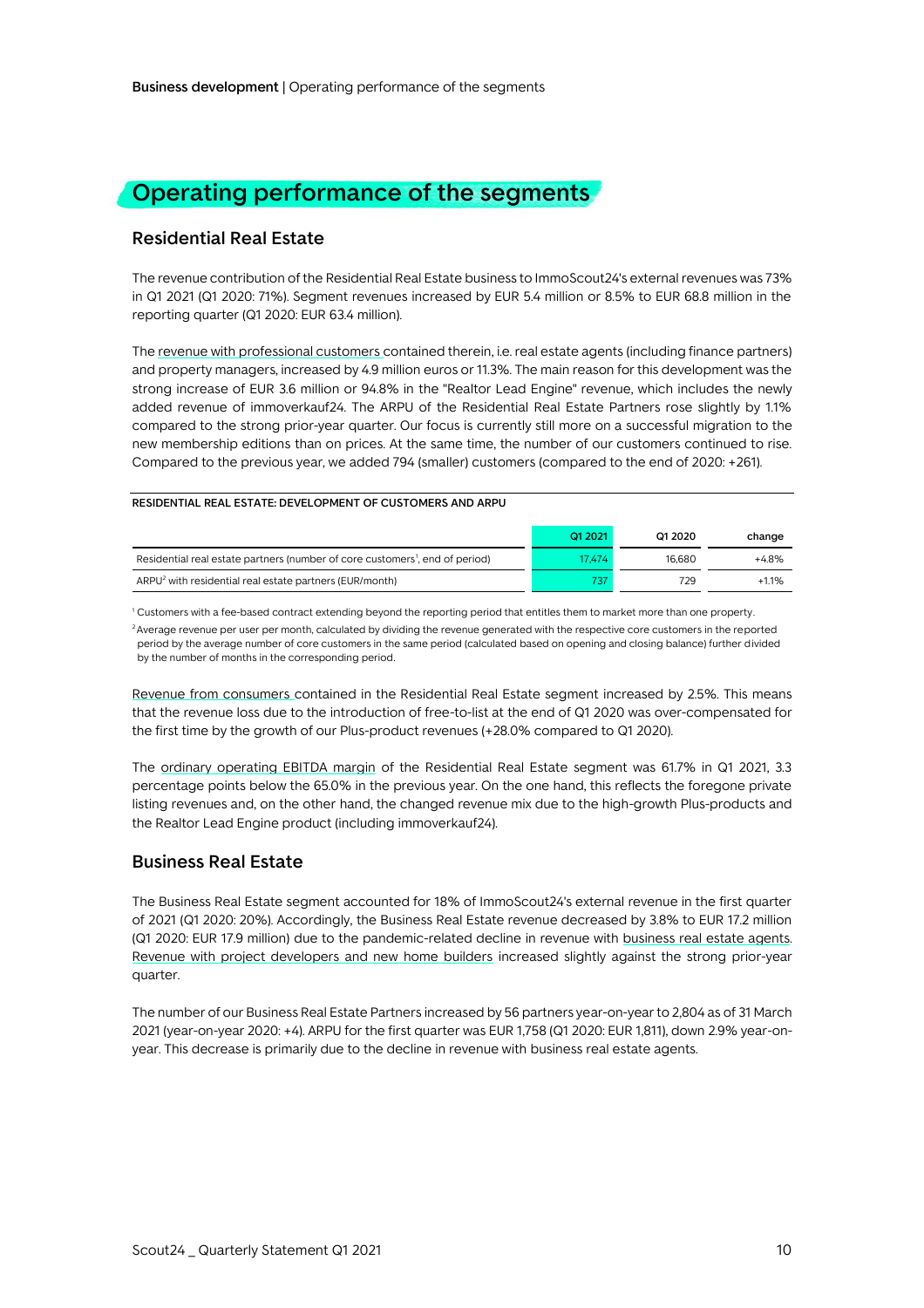#### **BUSINESS REAL ESTATE: DEVELOPMENT OF CUSTOMERS AND ARPU**

|                                                                                                                                                                          | Q1 2021 | Q1 2020 | change   |
|--------------------------------------------------------------------------------------------------------------------------------------------------------------------------|---------|---------|----------|
| Business real estate partners (commercial real estate agents, project developers,<br>new home builders) (number of core customers <sup>1</sup> at the end of the period) | 2.804   | 2.748   | $+2.0%$  |
| ARPU <sup>2</sup> business real estate partners (EUR, monthly)                                                                                                           | 1.758   | 1.811   | $-2.9\%$ |

<sup>1</sup> Customers with a fee-based contract extending beyond the reporting period that entitles them to market more than one property <sup>2</sup> Average revenue per user per month, calculated by dividing the revenue generated with the respective core customers in the reported

period by the average number of core customers in the same period (calculated based on opening and closing balance) further divided by the number of months in the corresponding period

The ordinary operating EBITDA margin of the Business Real Estate segment fell by 1.7 percentage points yearon-year to 71.9% in Q1 2021 (Q1 2020: 73.6%). Main reason for this was the pandemic-related decline in revenue, which could not be recouped on the cost side.

#### **Media & Other**

The share of Media & Other revenues in ImmoScout24's external revenues was 8% in Q1 2021 and thus 1 percentage point below the previous year's figure (Q1 2020: 9%). In absolute terms, the Media & Other segment revenue declined by 1.8% from EUR 7.8 million in Q1 2020 to EUR 7.6 million in Q1 2021. The main reason for this was the market and pandemic-driven decline of the third-party advertising business. We are now increasingly offering advertising space "internally", i.e. to our core customers. FLOWFACT also recorded declining revenues due to the ongoing shift in the payment model. The growing business of ImmoScout24 Austria had an opposite effect.

The ordinary operating EBITDA margin of the Media & Other segment fell by 6.3 percentage points year-onyear from 39.9% to 33.6%.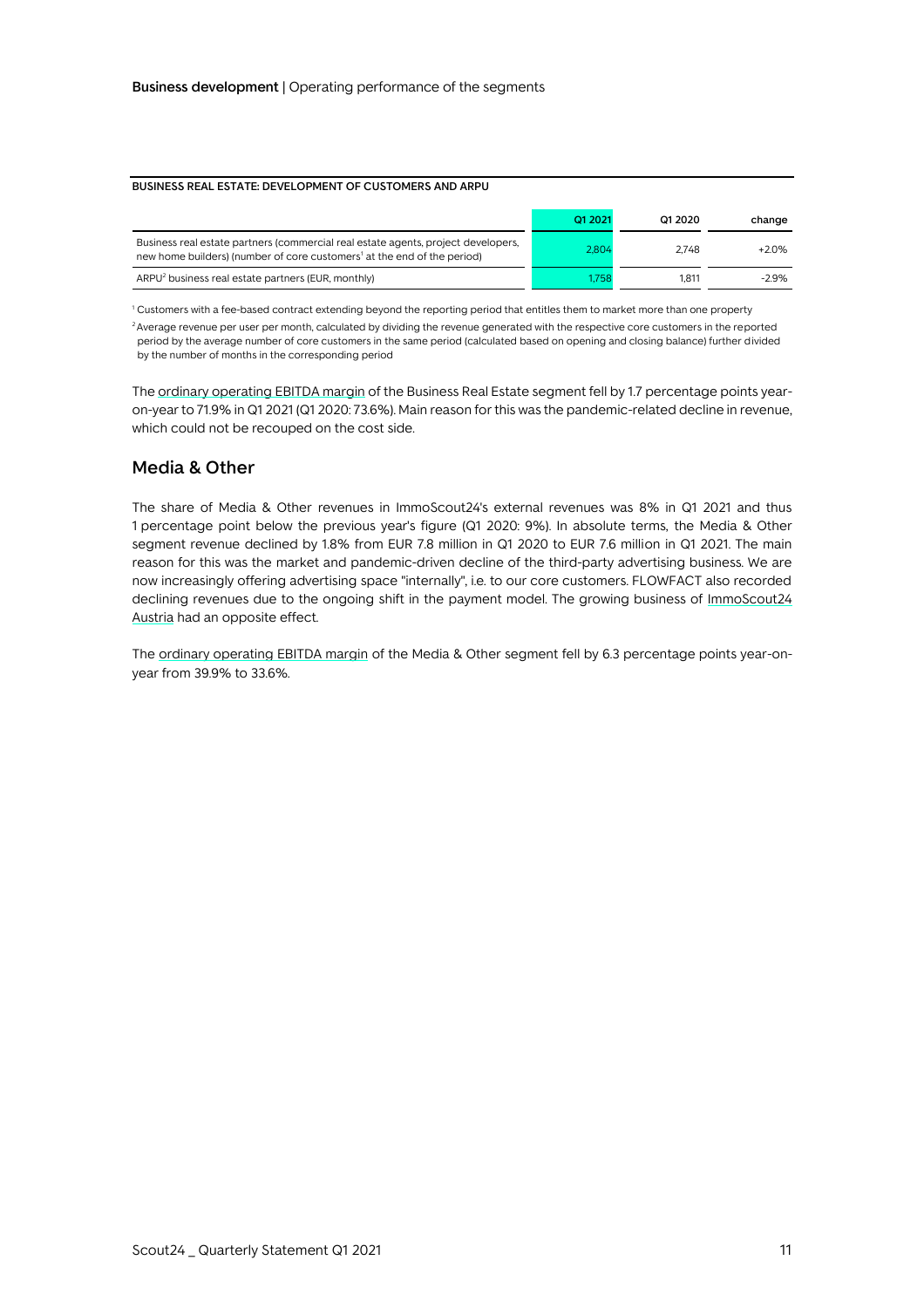#### <span id="page-11-0"></span>**Overall assessment and outlook**

The positive revenue development (+5.2%) in the first quarter of 2021 shows how we are consistently implementing our ecosystem strategy, i.e. the development of ImmoScout24 into a comprehensive market network. With a persisting impact from Covid-19, revenue growth was primarily driven by growth products such as TenantPlus+ and Realtor Lead Engine. Both products lead to satisfied and successful customers, e.g. tenants who found a new home or real estate agents who won new mandates and new business. Both products complement our traditional listing business and give us deeper insights into the actual real estate transaction. At the same time, we made progress in migrating our Residential Real Estate partners to the new membership editions. We continue to expect this to be largely completed by the beginning of the second half of the year. From then on, assuming a markedly improved pandemic situation and the continuous expiry of Coronadiscounts agreed on a case-by-case basis, ARPUs should rise more strongly again. Moreover, revenue with business real estate agents should also recover from then on.

On this basis, we are raising our revenue outlook for the current financial year from a "mid-single-digit percentage growth rate" to a "mid to high single-digit percentage growth rate".

Translated into our three segments, this means:

- Residential Real Estate: low double-digit percentage growth rate
- Business Real Estate: low single-digit percentage growth
- Media & Other: slightly declining

Ordinary operating EBITDA only remained stable in absolute terms in the first quarter. On the one hand, this has to do with the cost base associated with the changed revenue mix - growth products versus declining private listing revenues. On the other hand, it has to do with the pandemic related, subdued ARPU growth (declining for Business Real Estate Partners). And finally, dis-synergies have an impact, because in the same quarter last year AutoScout24 was still part of the Scout24 Group. All together, these effects led to a declining ordinary operating EBITDA margin (-3.1pp).

Looking at the full year, we see an accretive ordinary operating EBITDA for the Group. At the same time, our focus is on fully leveraging the current market opportunities. Therefore, considering a corresponding increase in the cost base, we expect an ordinary operating EBITDA margin (including holding costs) of up to 60%.

The Vermietet.de acquisition perfectly fits into our market network strategy. It gives us a significant head-start in product development for the rent market, which is key in Germany and Austria. With Vermietet.de, we are expanding our offer for private landlords – building on the LandlordPlus product – over the lifecycle of one or even several tenancies. Vermietet.de offers a leading SaaS-based software platform for landlords and property managers. They can use the digital toolkit to manage their property portfolio and relationship with their tenants, and we can in turn strengthen our long-term relationship with private landlords. We expect Vermietet.de to deliver strong revenue growth as part of the ImmoScout24 ecosystem over the next years. The investments will initially have a negative impact on the EBITDA margin, while we expect a positive midterm effect on the Group margin after 5 years.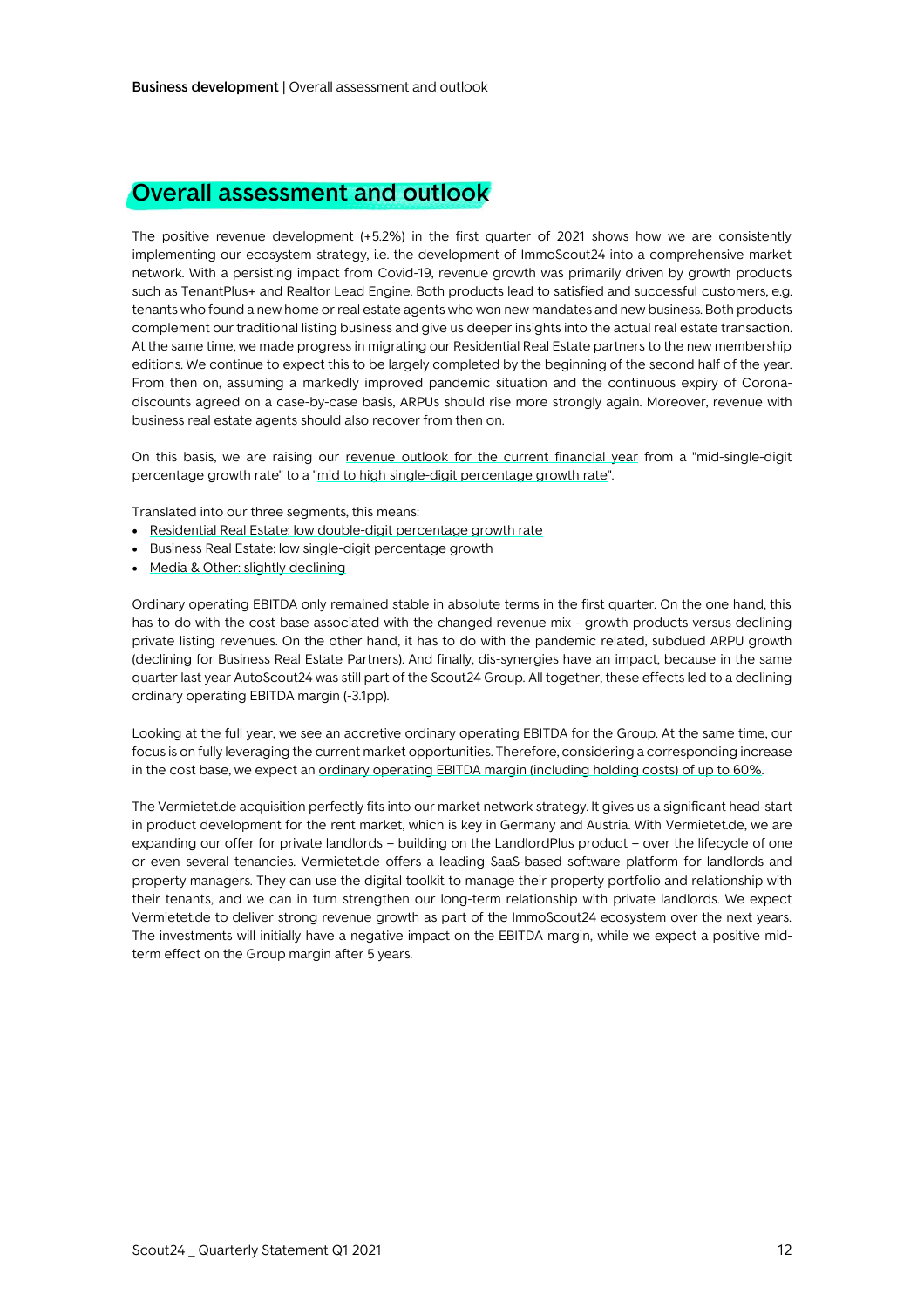# <span id="page-12-0"></span>Further financial **information**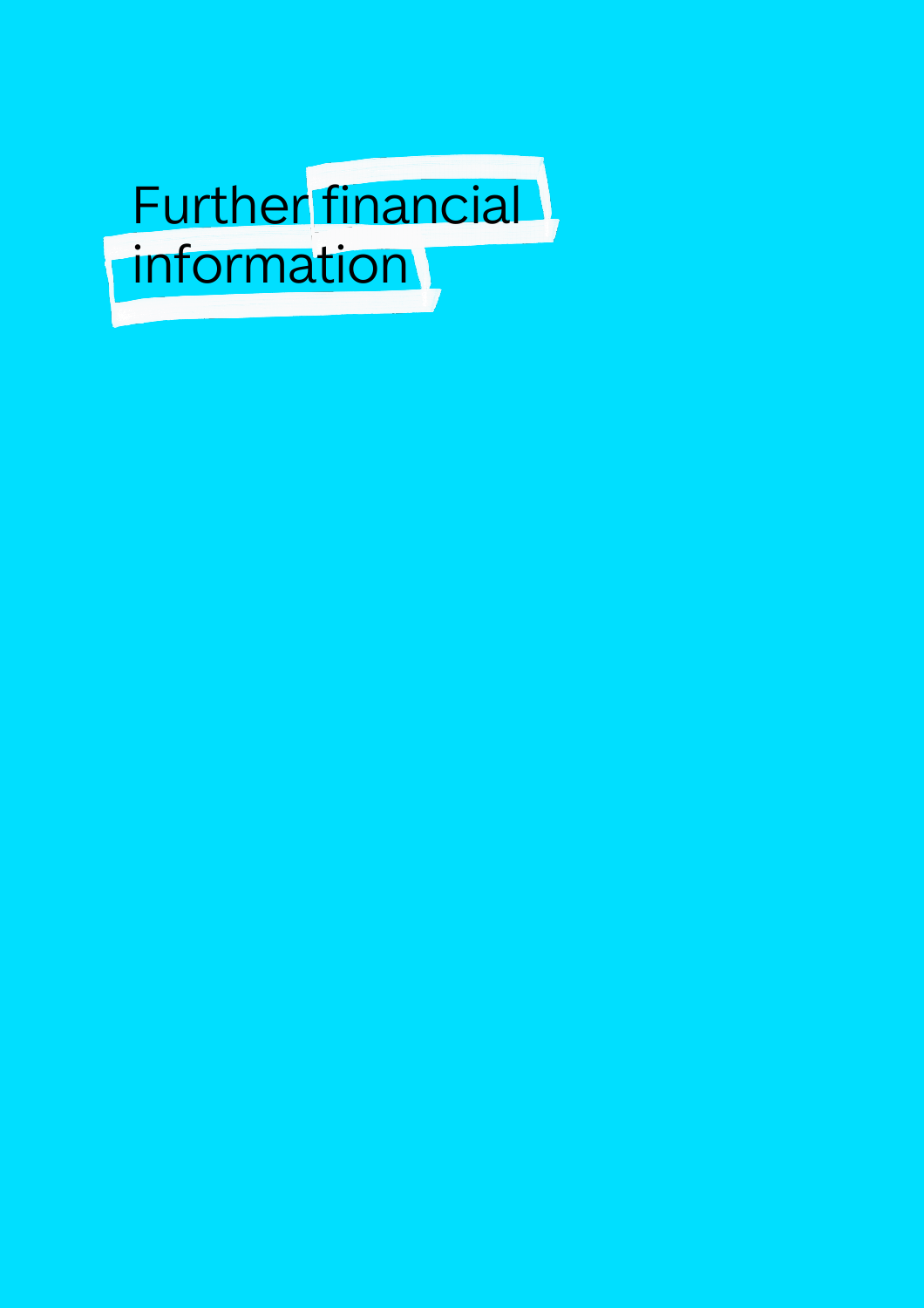# <span id="page-13-0"></span>**Consolidated statement of profit or loss (IFRS, unaudited)**

| <b>EUR '000</b>                                                                          | Q1 2021   | Q1 2020<br>(adjusted <sup>1</sup> ) |
|------------------------------------------------------------------------------------------|-----------|-------------------------------------|
| Revenue                                                                                  | 93,765    | 89,110                              |
| Own work capitalised                                                                     | 5.604     | 5.383                               |
| Other operating income                                                                   | 946       | 296                                 |
| Total operating performance                                                              | 100,316   | 94,789                              |
| Personnel expenses                                                                       | $-21,845$ | $-17,890$                           |
| Marketing expenses                                                                       | $-8.043$  | $-8.264$                            |
| IT expenses                                                                              | $-4,012$  | $-4,172$                            |
| Other operating expenses                                                                 | $-14,128$ | $-11.877$                           |
| Earnings before interest, tax, depreciation, amortisation and impairment losses - EBITDA | 52,288    | 52,586                              |
| Depreciation, amortisation and impairment losses                                         | $-13,321$ | $-12.786$                           |
| Earnings before interest and tax - EBIT                                                  | 38,967    | 39,799                              |
| Profit/loss from investments accounted for using the equity method                       | $-15$     | 34                                  |
| Finance income                                                                           | 5,763     | 1.622                               |
| Finance expenses                                                                         | $-9,343$  | $-8,071$                            |
| <b>Financial result</b>                                                                  | $-3,595$  | $-6,415$                            |
| Earnings before tax                                                                      | 35,372    | 33,384                              |
| Income taxes                                                                             | $-10,936$ | $-6,755$                            |
| Earnings from continuing operations after tax                                            | 24,436    | 26,629                              |
| Earnings from discontinued operations after tax                                          | $-96$     | 126                                 |
| Earnings after tax                                                                       | 24,340    | 26,754                              |
| Of which attributable to:                                                                |           |                                     |
| Shareholders of the parent company                                                       |           |                                     |
| of which: continuing operations, after tax                                               | 24,436    | 26,629                              |
| of which: discontinued operations, after tax                                             | $-96$     | 126                                 |

<sup>&</sup>lt;sup>1</sup> An IFRS 5 adjustment was made to the Q1 2020 result of discontinued operations after tax.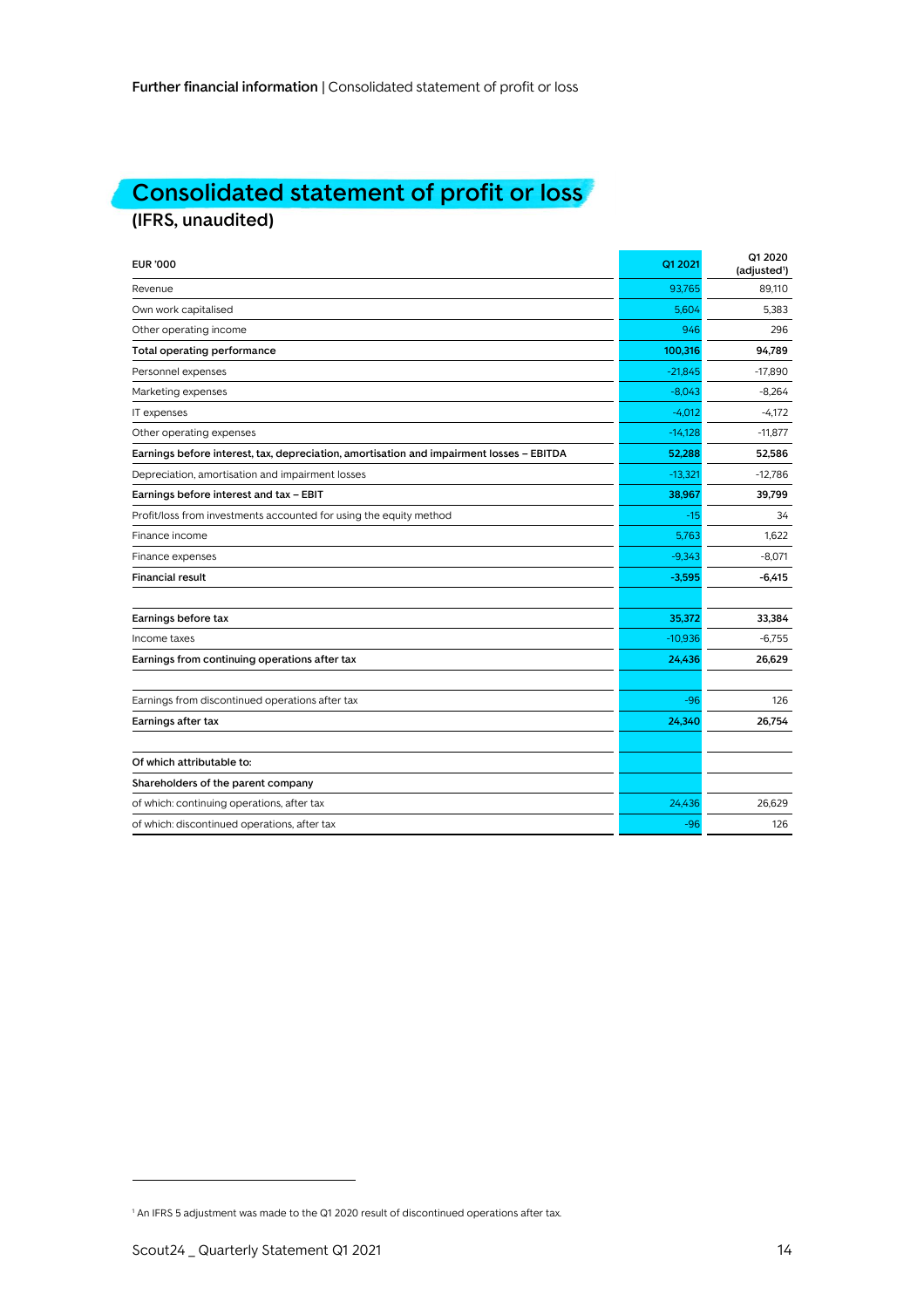#### **EARNINGS PER SHARE**

| <b>EUR</b>                   | Q1 2021 | Q1 2020<br>(adjusted <sup>2</sup> ) |
|------------------------------|---------|-------------------------------------|
| Basic earnings per share     |         |                                     |
| Earnings per share after tax | 0.25    | 0.26                                |
| Diluted earnings per share   |         |                                     |
| Earnings per share after tax | 0.25    | 0.26                                |

#### **EARNINGS PER SHARE FROM CONTINUING OPERATIONS**

| <b>EUR</b>                   | Q1 2021 | Q1 2020 |
|------------------------------|---------|---------|
| Basic earnings per share     |         |         |
| Earnings per share after tax | 0.25    | 0.25    |
| Diluted earnings per share   |         |         |
| Earnings per share after tax | 0.25    | 0.25    |

#### **EARNINGS PER SHARE FROM DISCONTINUED OPERATIONS**

| <b>EUR</b>                   | Q1 2021 | Q1 2020<br>(adjusted <sup>2</sup> ) |
|------------------------------|---------|-------------------------------------|
| Basic earnings per share     |         |                                     |
| Earnings per share after tax | 0.0C    | 0.00                                |
| Diluted earnings per share   |         |                                     |
| Earnings per share after tax | 0.00    | 0.00                                |

#### **RECONCILIATION OF ORDINARY OPERATING EBITDA**

| (EUR '000)                                                         | Q1 2021   | Q1 2020   |
|--------------------------------------------------------------------|-----------|-----------|
| <b>Ordinary operating EBITDA</b>                                   | 55,056    | 55,104    |
| Non-operating effects                                              | $-2,768$  | $-2,518$  |
| of which share-based payments                                      | $-1,379$  | 265       |
| of which M&A transactions                                          | $-457$    | $-534$    |
| of which reorganisation                                            | $-920$    | $-1,973$  |
| of which other non-operating effects                               | $-13$     | $-277$    |
| <b>EBITDA</b>                                                      | 52,288    | 52,586    |
| Depreciation, amortization and impairment losses                   | $-13,321$ | $-12,786$ |
| Profit/loss from investments accounted for using the equity method | $-15$     | 34        |
| Other financial result                                             | $-3,580$  | $-6,450$  |
| Earnings before tax                                                | 35,372    | 33,384    |

<sup>&</sup>lt;sup>2</sup> An IFRS 5 adjustment was made to the Q1 2020 result from discontinued operations after tax.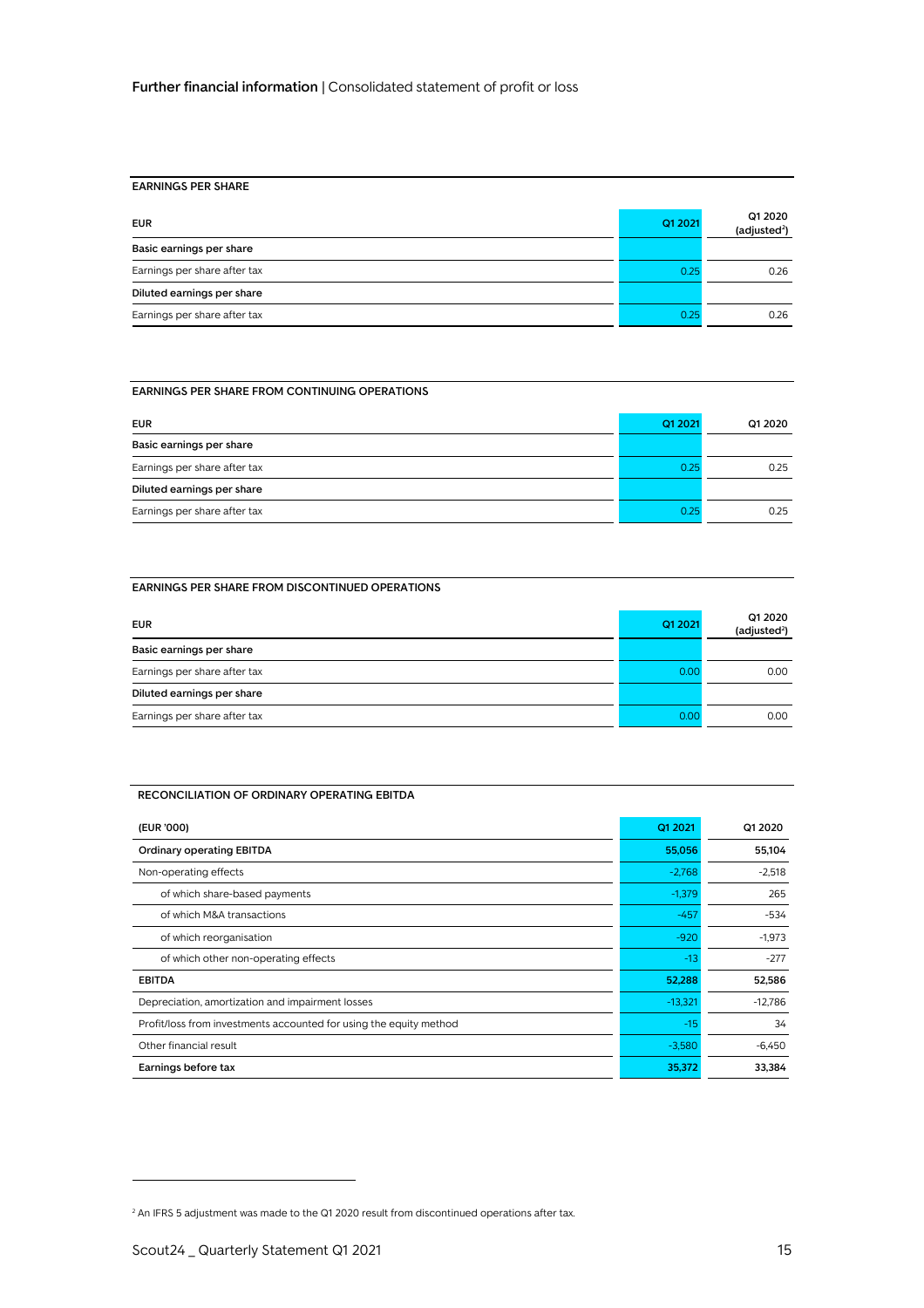# <span id="page-15-0"></span>**Consolidated statement of financial position (IFRS, unaudited)**

| <b>ASSETS</b>                                     |            |            |
|---------------------------------------------------|------------|------------|
| <b>EUR '000</b>                                   | 31.03.2021 | 31.12.2020 |
| <b>Current assets</b>                             | 1,729,824  | 1,769,432  |
| Cash and cash equivalents                         | 245,562    | 177,663    |
| Trade receivables                                 | 23,180     | 20,911     |
| Financial assets                                  | 1,451,089  | 1,564,788  |
| Income tax assets                                 | 990        | 87         |
| Other assets                                      | 9,003      | 5,984      |
| Non-current assets                                | 1,743,977  | 1,750,959  |
| Goodwill                                          | 712,610    | 712,610    |
| Trademarks                                        | 877,274    | 877,352    |
| Other intangible assets                           | 70,083     | 75,152     |
| Right-of-use assets from leases                   | 53,915     | 55,596     |
| Property, plant and equipment                     | 16,774     | 16,330     |
| Investments accounted for using the equity method | 345        | 360        |
| Financial assets                                  | 12,419     | 12,983     |
| Deferred tax assets                               | 547        | 568        |
| Other assets                                      | 10         | 10         |
| <b>Total assets</b>                               | 3,473,801  | 3,520,391  |

| <b>EQUITY AND LIABILITIES</b>                                       |            |            |  |
|---------------------------------------------------------------------|------------|------------|--|
| <b>EUR '000</b>                                                     | 31.03.2021 | 31.12.2020 |  |
| <b>Current liabilities</b>                                          | 132,539    | 142,568    |  |
| Trade payables                                                      | 15.510     | 13,250     |  |
| <b>Financial liabilities</b>                                        | 57,941     | 69,931     |  |
| Lease liabilities                                                   | 9,585      | 8.263      |  |
| Other provisions                                                    | 23,531     | 23,094     |  |
| Income tax liabilities                                              | 2,072      | 2,710      |  |
| Contract liabilities                                                | 9,475      | 8,950      |  |
| <b>Other liabilities</b>                                            | 14,424     | 16,371     |  |
| Non-current liabilities                                             | 503,124    | 564,007    |  |
| <b>Financial liabilities</b>                                        | 137,118    | 193,858    |  |
| Lease liabilities                                                   | 58,200     | 60,187     |  |
| Other provisions                                                    | 20,767     | 21,123     |  |
| Deferred tax liabilities                                            | 285,907    | 287,712    |  |
| Other liabilities                                                   | 1,132      | 1,126      |  |
| Equity                                                              | 2,838,138  | 2,813,815  |  |
| Subscribed share capital                                            | 105,700    | 105,700    |  |
| Capital reserve                                                     | 173,033    | 173,033    |  |
| Retained earnings                                                   | 3,074,073  | 3,049,733  |  |
| Other reserves                                                      | 865        | 883        |  |
| Treasury shares (7,863,709 shares; previous year: 7,863,709 shares) | $-515,534$ | $-515,534$ |  |
| Equity attributable to shareholders of parent company               | 2,838,138  | 2,813,815  |  |
| Total equity and liabilities                                        | 3,473,801  | 3,520,391  |  |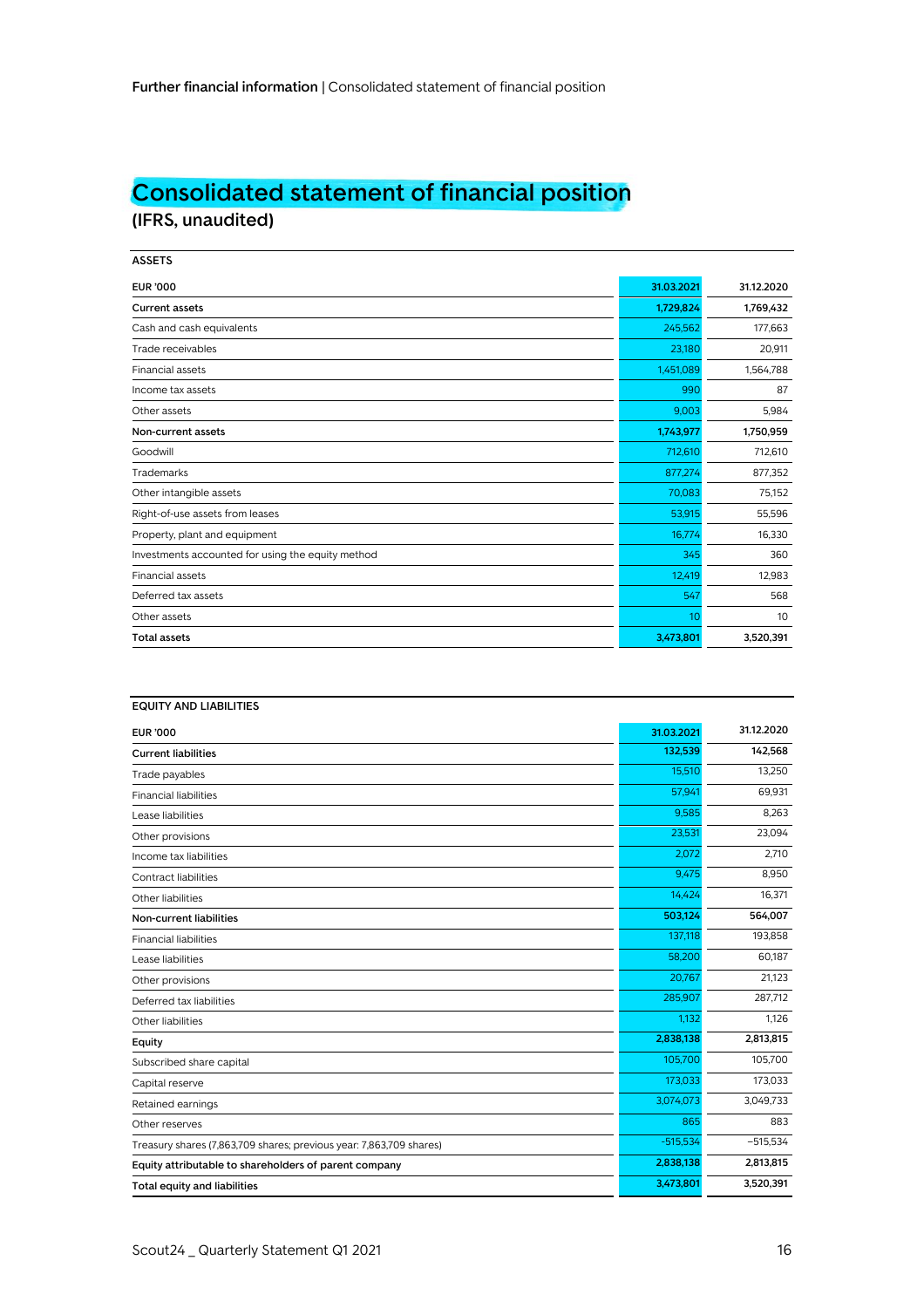# <span id="page-16-0"></span>**Consolidated statement of cash flows (IFRS, unaudited)**

| <b>EUR '000</b>                                                                                                               | Q1 2021    | Q1 2020    |
|-------------------------------------------------------------------------------------------------------------------------------|------------|------------|
| Earnings from continuing operations after tax                                                                                 | 24,436     | 26,629     |
| Depreciation, amortisation and impairment losses                                                                              | 13,321     | 12,786     |
| Income tax expense                                                                                                            | 10,936     | 6,755      |
| Finance income                                                                                                                | $-5,763$   | $-1,622$   |
| Finance expenses                                                                                                              | 9,343      | 8,071      |
| Profit/loss from investments accounted for using the equity method                                                            | 15         | -34        |
| Gain/loss on disposal of intangible assets and property, plant and equipment                                                  |            | 135        |
| Other non-cash transactions                                                                                                   | -39        | 128        |
| Change in trade receivables and other assets not attributable to investing or financing activities                            | $-5,287$   | $-5,159$   |
| Change in trade payables and other liabilities not attributable to investing or financing activities                          | 4,839      | 6,595      |
| Change in provisions                                                                                                          | 369        | $-1.606$   |
| Income taxes paid                                                                                                             | $-13,358$  | $-8,909$   |
| Cash flow from operating activities of continuing operations                                                                  | 38,812     | 43,769     |
| Cash flow from operating activities of discontinued operations                                                                | -56        | 17,196     |
| Cash flow from operating activities                                                                                           | 38,756     | 60,965     |
| Investments in intangible assets, including internally generated intangible assets and intangible<br>assets under development | $-5,604$   | $-5,383$   |
| Investments in property, plant and equipment                                                                                  | $-1,275$   | $-266$     |
| Proceeds from disposal of intangible assets and property, plant and equipment                                                 | 6          | 6          |
| Investments in financial assets                                                                                               | $-596,583$ |            |
| Proceeds from disposal of financial assets                                                                                    | 692,527    |            |
| Interest received                                                                                                             | 4,881      | 1          |
| Consideration transferred for subsidiaries acquired in the previous year                                                      | $-1,297$   |            |
| Proceeds from subsidiaries sold in previous years                                                                             |            | 504        |
| Cash flow from investing activities of continuing operations                                                                  | 92,655     | -5,138     |
| Cash flow from investing activities of discontinued operations                                                                |            | 2,833,898  |
| Of which net proceeds from disposal of discontinued operations                                                                |            | 2,837,198  |
| Cash flow from investing activities                                                                                           | 92,655     | 2,828,760  |
| Raising of short-term financial liabilities                                                                                   |            | 100,000    |
| Repayment of short-term financial liabilities                                                                                 | $-57,500$  | $-120,000$ |
| Repayment of medium- and long-term financial liabilities                                                                      |            | $-560,000$ |
| Repayment of lease liabilities                                                                                                | $-728$     | $-1,274$   |
| Proceeds from lease receivables                                                                                               | 329        |            |
| Interest paid                                                                                                                 | $-5,595$   | $-4,843$   |
| Purchase of treasury shares                                                                                                   |            | $-25,765$  |
| Cash flow from financing activities of continuing operations                                                                  | $-63.494$  | $-611,882$ |
| Cash flow from financing activities of discontinued operations                                                                |            | $-541$     |
| Cash flow from financing activities                                                                                           | $-63,494$  | -612,423   |
| Net foreign exchange difference, continuing operations                                                                        | $-18$      | 8          |
| Net foreign exchange difference, discontinued operations                                                                      |            |            |
| Change in cash and cash equivalents                                                                                           | 67,899     | 2,277,310  |
| Cash and cash equivalents at beginning of period                                                                              | 177,663    | 70,385     |
| Cash and cash equivalents at end of period                                                                                    | 245,562    | 2,347,695  |
| Less cash and cash equivalents at end of period held for sale                                                                 |            | $-15,434$  |
| Cash and cash equivalents at end of period from continuing operations                                                         | 245,562    | 2,332,261  |